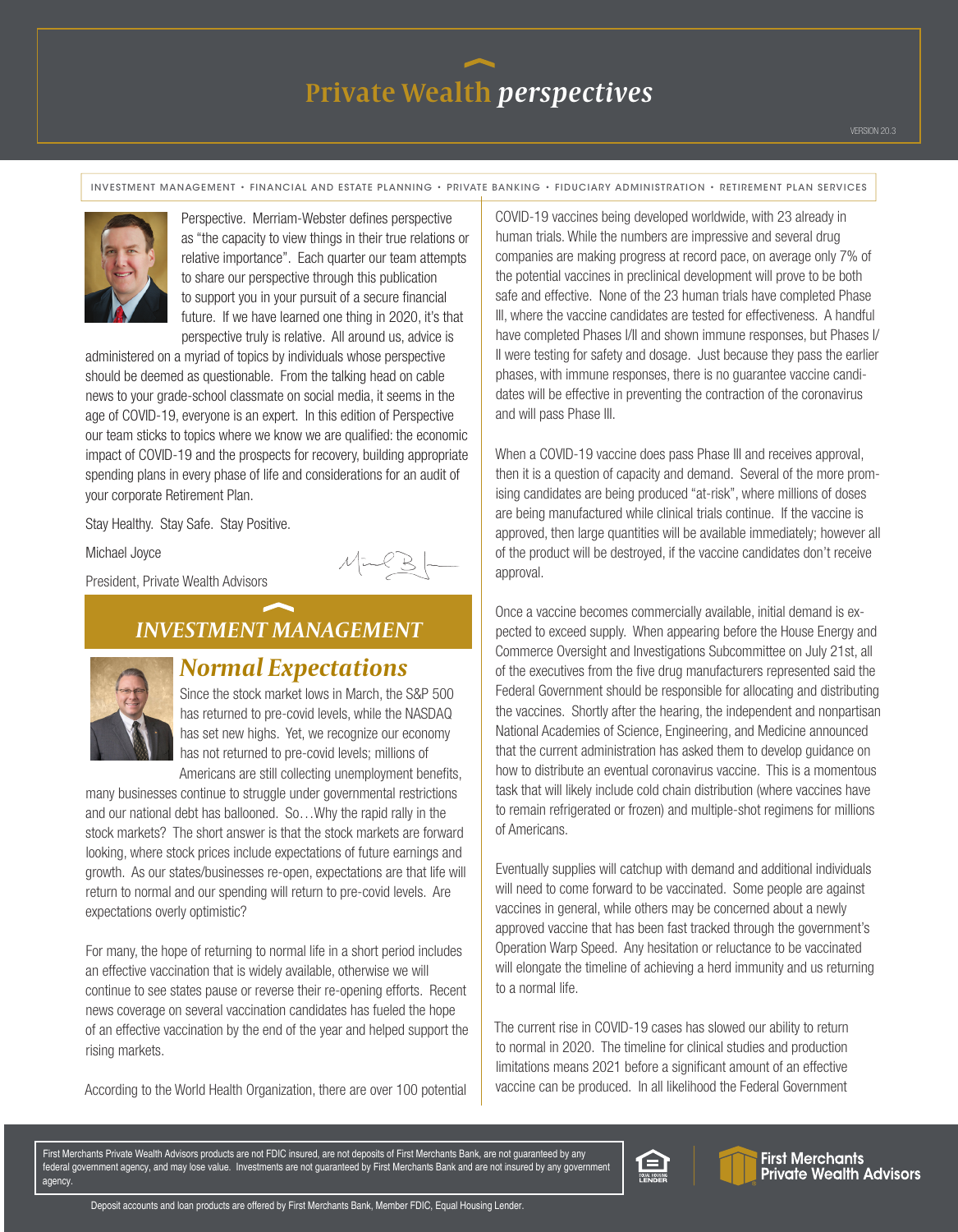INVESTMENT MANAGEMENT • FINANCIAL AND ESTATE PLANNING • PRIVATE BANKING • FIDUCIARY ADMINISTRATION • RETIREMENT PLAN SERVICES

will be responsible for the allocation and distribution of vaccines, so additional delays are possible. While my expectations for 2021 (at least economically) is an improvement on 2020, our return to normal is even further out.

#### Kevin Besoe

L-19 Same

### *WEALTH MANAGEMENT*



#### *The Full Picture*

"It's easy to meet expenses – everywhere we go, there they are."

- Paul Moyer

We devote much of our lives to accumulating assets homes, businesses, savings and investments, and probably a healthy list of other "stuff". Much is said about building and growing assets but what happens when the focus shifts from accumulating to spending? Often this occurs in earnest around the time we retire and begin to tap into our investments to replace earnings from our jobs. But, strategic spending decisions will take place throughout our lifetimes too. We may want to purchase larger residences or vacation homes, fund educational expenses, expand businesses or perhaps we find ourselves faced with large medical expenses or tax bills. Aside from establishing specific savings for items such as education or health care, which is almost always advisable, taking a strategic approach to spending can enhance your purchasing power, allowing you to do more or leave more to your heirs.

A strategic spending plan is not the same as a budget. An important part of any planning conversation should include not just how much you intend to spend but which of your assets are best suited to cover the expense or purchase. Should investments be the best choice for funding, it is important to make strategic choices of which securities should be sold. There may be opportunities to offset capital gains with losses to minimize tax consequences. Additionally, it may be beneficial to reduce large or concentrated positions in a tax-smart way or realize losses to offset gains elsewhere. Depending on your taxable income, capital gains tax rates range from 0% to 20% and if your income reaches certain levels, there is potential for additional taxation. Your team of First Merchants financial experts along with your tax advisor will review your investment portfolios and other assets to determine how best to source funds for a given purpose. This assessment contributes to sound financial decisions and planning.

The strategic use of debt can be a consideration as well. Given current

low interest rates, perhaps pledging assets from your taxable investment portfolio for a loan rather than selling holdings would be advantageous. This approach leaves money in the market, allowing it to grow and eliminates potential tax consequences from the sale of securities while providing liquidity for a purchase or to cover an expense.

The type of spending is an important factor to consider when determining which assets to lever. Ordinarily, it would not be prudent to leverage a portfolio to cover day to day expenses but funding the purchase of a specific asset this way may be a wise move. The type of investments in the portfolio used to secure the debt must be considered as well to minimize the potential of a significant market downturn eroding the value of the securities used as collateral. This situation could result in a need to bolster the account with additional funds to bring the collateral ratio back in line. Generally, riskier portfolios have greater volatility and would not be the best choice for this type of situation. There is always the option to use mortgages, pledge other collateral to secure the loan or seek unsecured financing, however these options generally result in higher interest rates. A First Merchants Private Banker and your tax advisor should be included in the discussion to determine if the economics of this approach fit with your comfort level and ability to assume debt.

In retirement, it is often recommended to withdraw from taxable accounts first, then tax deferred portfolios, such as IRAs, and leave tax exempt Roth IRAs for last. Aside from Required Minimum Distributions which now begin at age 72 and depending on the amount of taxable investments you hold, this approach will generally cause a spike in taxes after your taxable accounts are depleted and you begin withdrawing from tax deferred accounts. Based on your situation, you may find that proportionate withdrawals from each retirement account type ultimately results in a lower cumulative tax bill.

Other assets such as insurance related investments and policies may also provide a source of funding if they are no longer beneficial given your situation. A tax-free exchange or surrendering a policy for its value may prove to be a beneficial strategy to fund more relevant needs as your financial situation changes. Your Private Wealth Advisors team can assist with evaluating these situations and offer solutions in support of your overall financial goals.

As you partner with First Merchants Private Wealth Advisors you can expect your team of experts to work with you and your tax advisor to not only build or preserve your assets but spend strategically as well.

Audrey Mistor

A. b. 14

First Merchants Private Wealth Advisors products are not FDIC insured, are not deposits of First Merchants Bank, are not guaranteed by any federal government agency, and may lose value. Investments are not guaranteed by First Merchants Bank and are not insured by any government agency.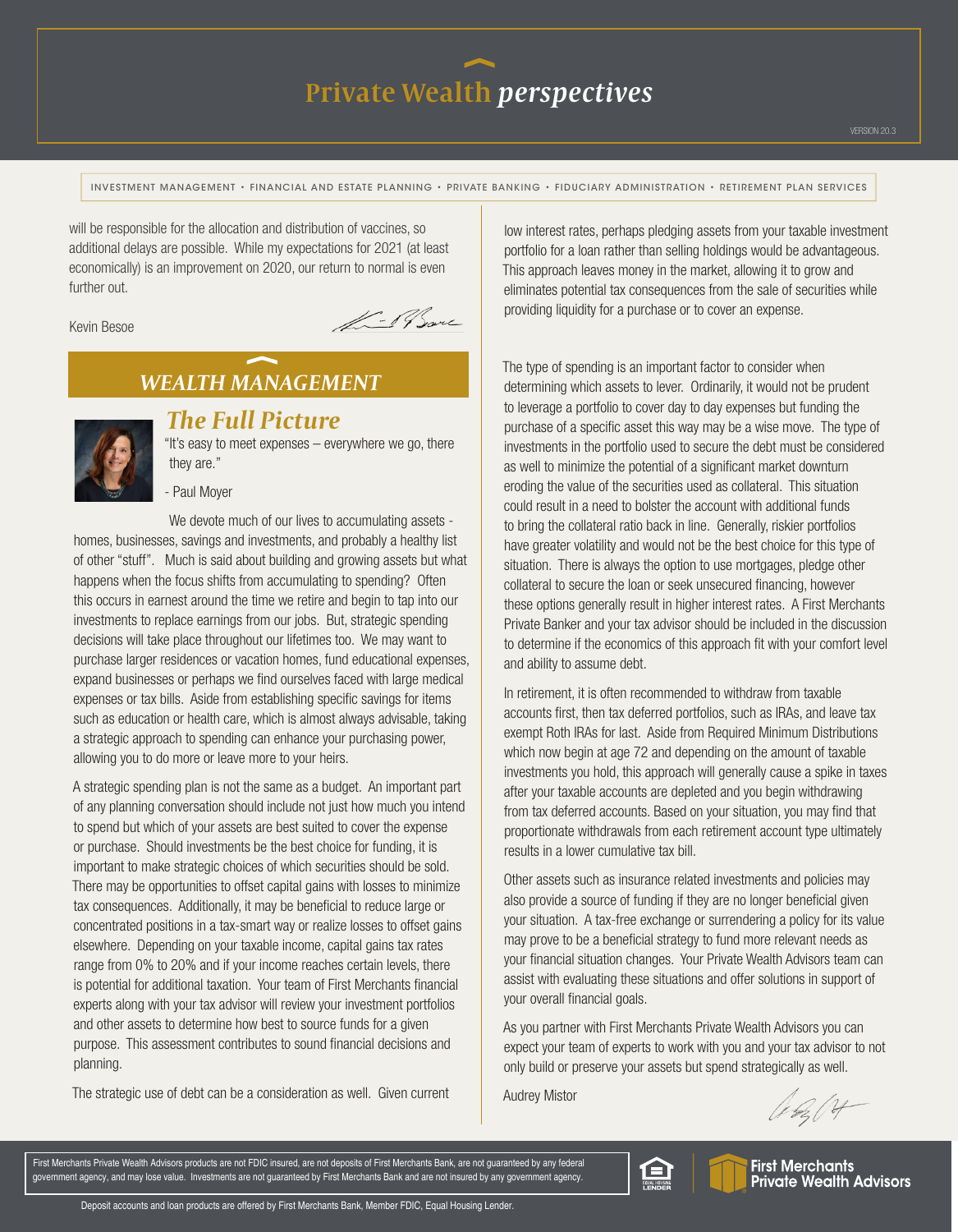INVESTMENT MANAGEMENT • FINANCIAL AND ESTATE PLANNING • PRIVATE BANKING • FIDUCIARY ADMINISTRATION • RETIREMENT PLAN SERVICES

## *PRIVATE BANKING*



## *Banking Physics*

2020. So much can be said about this year, some of which would not be appropriate to grace the pages of this fine publication. One thing that can be said – and agreed upon! – is our essential need and desire to possess comfort, safety, and security. As an individual

and as a family, we obtain all of that, and often more, through one of the best 4-letter words around: HOME.

Personally speaking, pre-2020 I am a little guilty of taking home for granted. Managing a career, family, personal and civic commitments, "home" often was a "house" to keep up in between the comings and goings of an active schedule. However, seemingly overnight one day in March, HOME definitely took on a different meaning. All of those responsibilities of career, family and commitments all remained, but rather existed in a different context, centered around why you do what you do and for whom. As a result, I have made many small (and, to be honest, large) tweaks to our house and approach to life to be more of a HOME for my family for the long term. One strategy, of course, included a new mortgage with First Merchants, delivered with excellent service and terms.

I suspect that the Leming home is not alone. Over the past three months, our Private Banking team has been engaged with numerous families while they each assess what is HOME for them. Whether deciding to commit a long term stay in a current home and potentially making renovations to that home, seeking a brand new start with a fresh, new residence, or perhaps even making the investment in a vacation home, we have been individually advising our clients with sensible and smart solutions. Interest rates continue to be at historic lows, whether financing with a traditional mortgage or structuring a customized balance sheet loan. Our team is available to answer questions and provide guidance to maximize this interest rate environment for your benefit. We appreciate the trust you have placed with us and look forward to serving you and your families.

Nancy Leming

Nancy Loming

## *RETIREMENT PLAN*



## *When a Retirement Plan Audit is Required*

When you hear the word 'audit', do the hairs on the back of your neck stand up? Do you get an aching feeling in the pit of your stomach? No worries…not all audits are a bad thing.

#### Annual 401k Audit Requirements

To protect the best interests of plan participants as well as you as a plan sponsor, federal law requires that the annual audit on large 401k plans be performed by an independent, external accounting firm. The purpose of this audit is to confirm that the plan is operating in compliance with the written plan documents and federal regulations set forth by the IRS and Department of Labor. It also ensures that all plan financial information is being reported accurately.

#### 120 is the Magic Number

If you're unsure of whether or not your plan is required to undergo an external 401k audit, there's one number to keep in mind: 120. Why? Because companies that have previously filed their 401k plan Form 5500 as a "small" plan and haven't requested an independent 401k plan audit are required to do so once they have more than 120 "eligible participants" in the plan.

#### The 80-120 Rule

This rule provides an exception for growing businesses. If you (a) have between 80 and 120 participants, and, (b) were considered a small plan in the previous year, you can continue to file the shortened version of the form. When you report at least 121 participants, you must file as a large plan. If you file as a large plan after employing the 80-120 exception, you must continue to file as a large plan – even if your participant count drops below 120 – as long as you have at least 100 participants in your plan. Generally, these numbers (120 for first-time annual audits, 100 for subsequent audits) apply to the number of eligible participants on the first day of the plan year.

#### Employees vs. "Eligible Participants"

Notice the careful wording in these 401k rules: external 401k audit requirements don't only apply to companies with 120 or more employees or even 120 or more employees who are participating in the 401k plan.

First Merchants Private Wealth Advisors products are not FDIC insured, are not deposits of First Merchants Bank, are not guaranteed by any federal government agency, and may lose value. Investments are not guaranteed by First Merchants Bank and are not insured by any government agency.





**First Merchants Private Wealth Advisors**